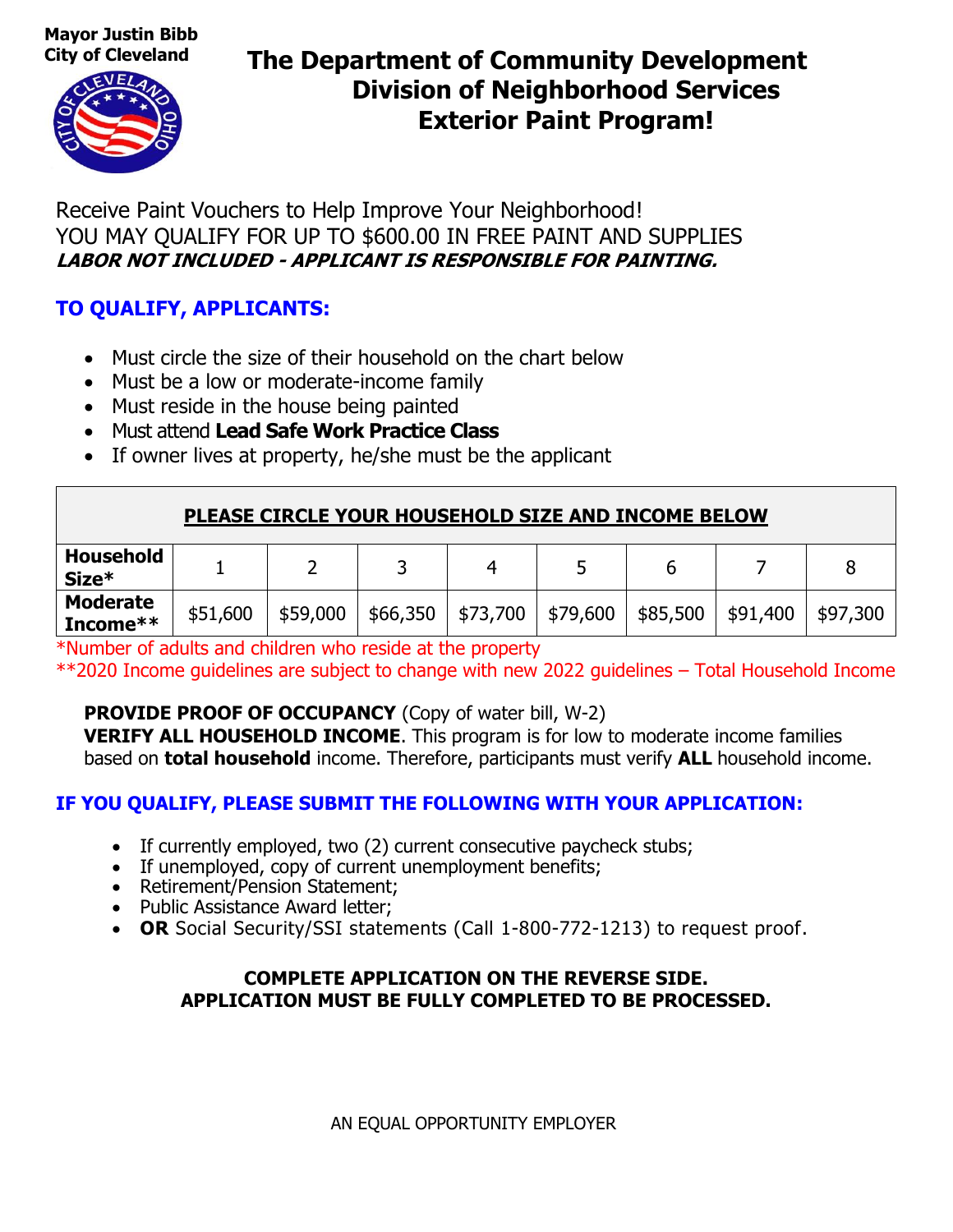# **Exterior Paint Program Application**

**This application must be FULLY completed, or it will not be processed to receive a Paint voucher. PLEASE PRINT YOUR RESPONSES.**

| <b>Last Name:</b>                                                                  |                                        |                                                              |  | <b>First</b><br>Name:                           |                                           |            |                                                                            |        | Owner:                        | Yes | No                                              |            |         |  |
|------------------------------------------------------------------------------------|----------------------------------------|--------------------------------------------------------------|--|-------------------------------------------------|-------------------------------------------|------------|----------------------------------------------------------------------------|--------|-------------------------------|-----|-------------------------------------------------|------------|---------|--|
| <b>Address:</b>                                                                    |                                        |                                                              |  |                                                 |                                           | Zip        | Code:                                                                      |        |                               |     | Tenant:                                         | <b>Yes</b> | No      |  |
| <b>Home Phone:</b>                                                                 |                                        |                                                              |  |                                                 | <b>Cell</b><br><b>Phone:</b>              |            |                                                                            |        |                               |     | Ward #                                          |            |         |  |
| When the house was last painted?<br>(If unsure, enter "unknown")                   |                                        |                                                              |  |                                                 |                                           |            |                                                                            |        | # of<br><b>Units:</b>         |     | 1 Unit                                          |            | 2 Units |  |
| Do any children under the age of 6 live or<br>regularly visit the property?        |                                        |                                                              |  | Yes                                             |                                           | <b>No</b>  | <b>PRESENT PAINT COLOR</b><br>(please list the current paint colors below) |        |                               |     |                                                 |            |         |  |
| If you are the tenant, do you have<br>permission from your landlord to paint?      |                                        |                                                              |  | <b>Yes</b>                                      |                                           | <b>No</b>  | <b>Main Structure:</b>                                                     |        |                               |     |                                                 |            |         |  |
| Will a professional painter/contractor be<br>used?                                 |                                        |                                                              |  | <b>Yes</b>                                      |                                           | <b>No</b>  | Trim:                                                                      |        |                               |     |                                                 |            |         |  |
| If already selected, name of professional painter or                               |                                        |                                                              |  |                                                 |                                           |            | <b>Foundation:</b>                                                         |        |                               |     |                                                 |            |         |  |
| contractor to be used:                                                             |                                        |                                                              |  |                                                 |                                           |            |                                                                            | Porch: |                               |     |                                                 |            |         |  |
| <b>Owner/Designee Name:</b>                                                        |                                        |                                                              |  | <b>Owner/Designee</b><br><b>Contact Number:</b> |                                           |            |                                                                            |        |                               |     |                                                 |            |         |  |
| <b>Owner/Designee Signature:</b>                                                   |                                        |                                                              |  |                                                 |                                           |            |                                                                            |        |                               |     | Date:                                           |            |         |  |
| <b>Owner/Designee Address:</b>                                                     |                                        |                                                              |  |                                                 |                                           |            |                                                                            |        |                               |     |                                                 |            |         |  |
| ANNUAL HOUSEHOLD INCOME INFORMATION                                                |                                        |                                                              |  |                                                 |                                           |            |                                                                            |        |                               |     |                                                 |            |         |  |
|                                                                                    |                                        |                                                              |  |                                                 |                                           |            |                                                                            |        |                               |     |                                                 |            |         |  |
|                                                                                    |                                        | Name:                                                        |  |                                                 |                                           |            | <b>Annual Income</b><br><b>Amount:</b>                                     |        |                               |     | <b>Type of Income:</b>                          |            |         |  |
| #1                                                                                 |                                        |                                                              |  |                                                 | \$                                        |            |                                                                            |        |                               |     |                                                 |            |         |  |
| #2                                                                                 |                                        |                                                              |  |                                                 | \$                                        |            |                                                                            |        |                               |     |                                                 |            |         |  |
| #3                                                                                 |                                        |                                                              |  |                                                 | \$                                        |            |                                                                            |        |                               |     |                                                 |            |         |  |
| <b>Monthly Housing Payment</b><br>(please circle answer below and list the monthly |                                        |                                                              |  |                                                 |                                           | household? | <b>Female-headed</b>                                                       |        |                               |     | Are you a City of<br><b>Cleveland Employee?</b> |            |         |  |
| payment amount next to it)                                                         | Rent                                   | \$                                                           |  |                                                 |                                           |            | Yes                                                                        |        | (please circle answer below)  |     | (please circle answer below)<br>Yes             |            |         |  |
|                                                                                    | Mortgage                               | \$                                                           |  |                                                 |                                           |            | No                                                                         |        |                               |     | <b>No</b>                                       |            |         |  |
|                                                                                    |                                        | <b>DEMOGRAPHIC/RACE INFORMATION</b> (please check one below) |  |                                                 |                                           |            |                                                                            |        |                               |     |                                                 |            |         |  |
|                                                                                    | White                                  |                                                              |  |                                                 |                                           |            |                                                                            |        | <b>Black-African American</b> |     |                                                 |            |         |  |
|                                                                                    | Native Hawaiian-Other Pacific Islander |                                                              |  |                                                 |                                           |            |                                                                            |        |                               |     | American Indian-Alaskan Native                  |            |         |  |
|                                                                                    | Asian                                  |                                                              |  |                                                 |                                           |            |                                                                            |        | Asian & White                 |     |                                                 |            |         |  |
|                                                                                    | American Indian-Alaskan Native & White |                                                              |  |                                                 |                                           |            |                                                                            |        |                               |     | Black-African American & White                  |            |         |  |
|                                                                                    | American Indian-Alaskan Native & Black |                                                              |  |                                                 |                                           |            |                                                                            |        | Other/Multi-Racial            |     |                                                 |            |         |  |
|                                                                                    | Hispanic or Latino                     |                                                              |  |                                                 | <b>ETHNICITY</b> (please check one below) |            |                                                                            |        | Non-Hispanic or Latino        |     |                                                 |            |         |  |

#### **APPLICATION CONTINUES ON NEXT PAGE**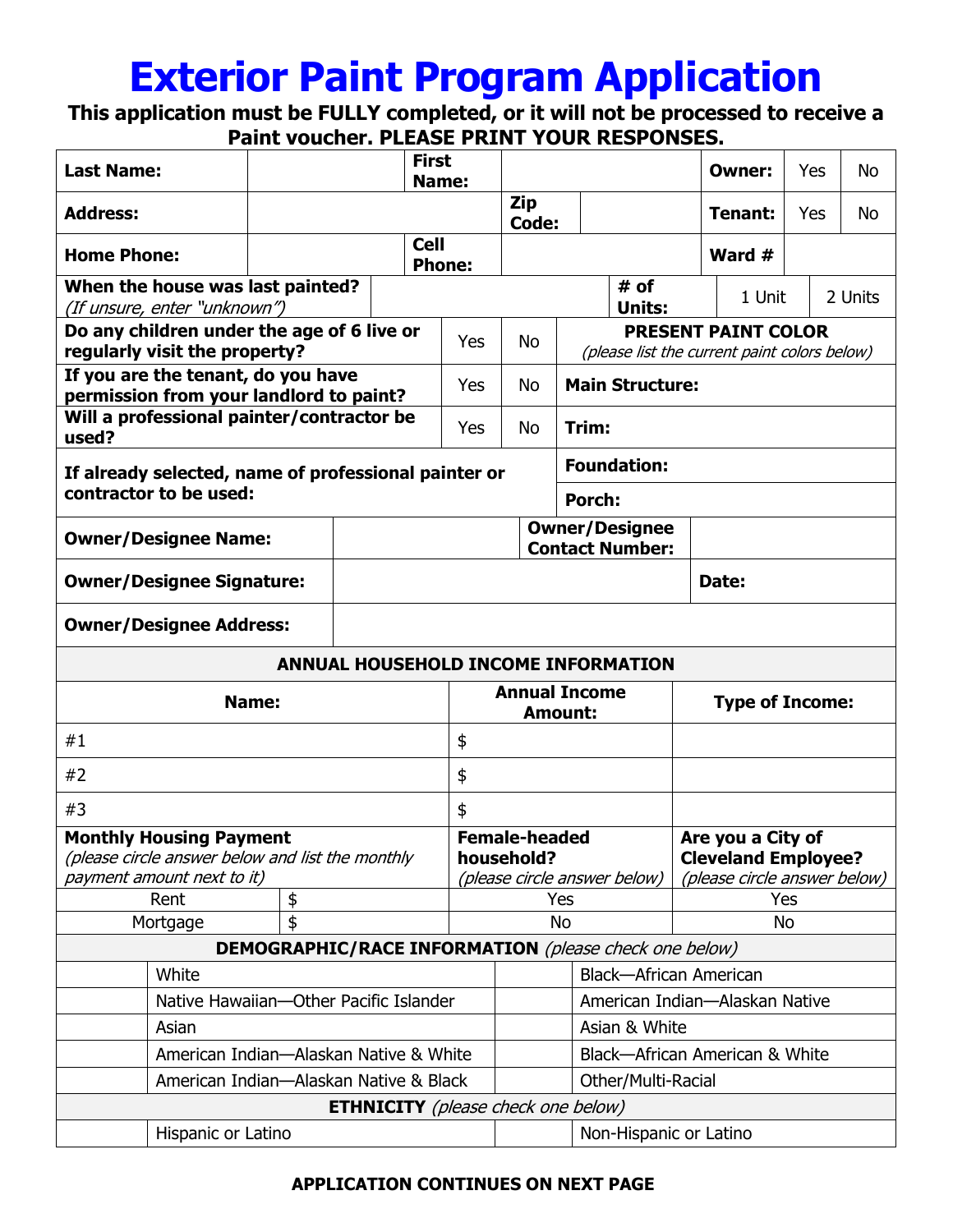# **Exterior Paint Program Application**

### **This application must be FULLY completed or it will not be processed to receive a Paint voucher.**

### **PAINT VOUCHER INFORMATION**

(PLEASE READ CAREFULLY)

- Paint vouchers are available to homeowners and tenants. Reimbursement of purchased supplies or paint by applicant is not available
- You must complete a Lead Safe Work Practice class to receive paint and supply voucher.
- Labor is **not** included.
- You must prep your house within 30 days, if a supply voucher is received.
- You are required to complete painting by October 31, of the present year.
- You must paint the main structure, attached porches and decks.
- Fences, sheds, garages or any other detached structures from the main dwelling are not eligible.

### **ACKNOWLEDGMENT OF RECEIPT OF LEAD PAMPHLET AND LEAD HAZARD INFORMATION FORM**

I received a copy of the lead hazard information pamphlet, "Renovate Right" informing me of the potential risk of lead hazard exposure from renovation activity to be performed in my home. I received this pamphlet and completed the "Lead Hazard Information" form before the work began.

### **APPLICATION SIGNATURE**

Applicant Signature: **Applicant Signature: Date:** 

### **ADDITIONAL DOCUMENTATION TO SUBMIT WITH APPLICATION**

- Proof of occupancy (Copy of water bill,  $W-2$ )
- If currently employed, two (2) current consecutive paycheck stubs;
- If unemployed, copy of current unemployment benefits;
- Retirement/Pension Statement;
- Public Assistance Award letter;
- **OR** Social Security/SSI statements (1-800-772-1213) to request proof

### **RETURN COMPLETED APPLICATION TO:**

City of Cleveland Community Development Attention: Home Maintenance Programs Manager 601 Lakeside Avenue, Room 302 Cleveland, Ohio 44114